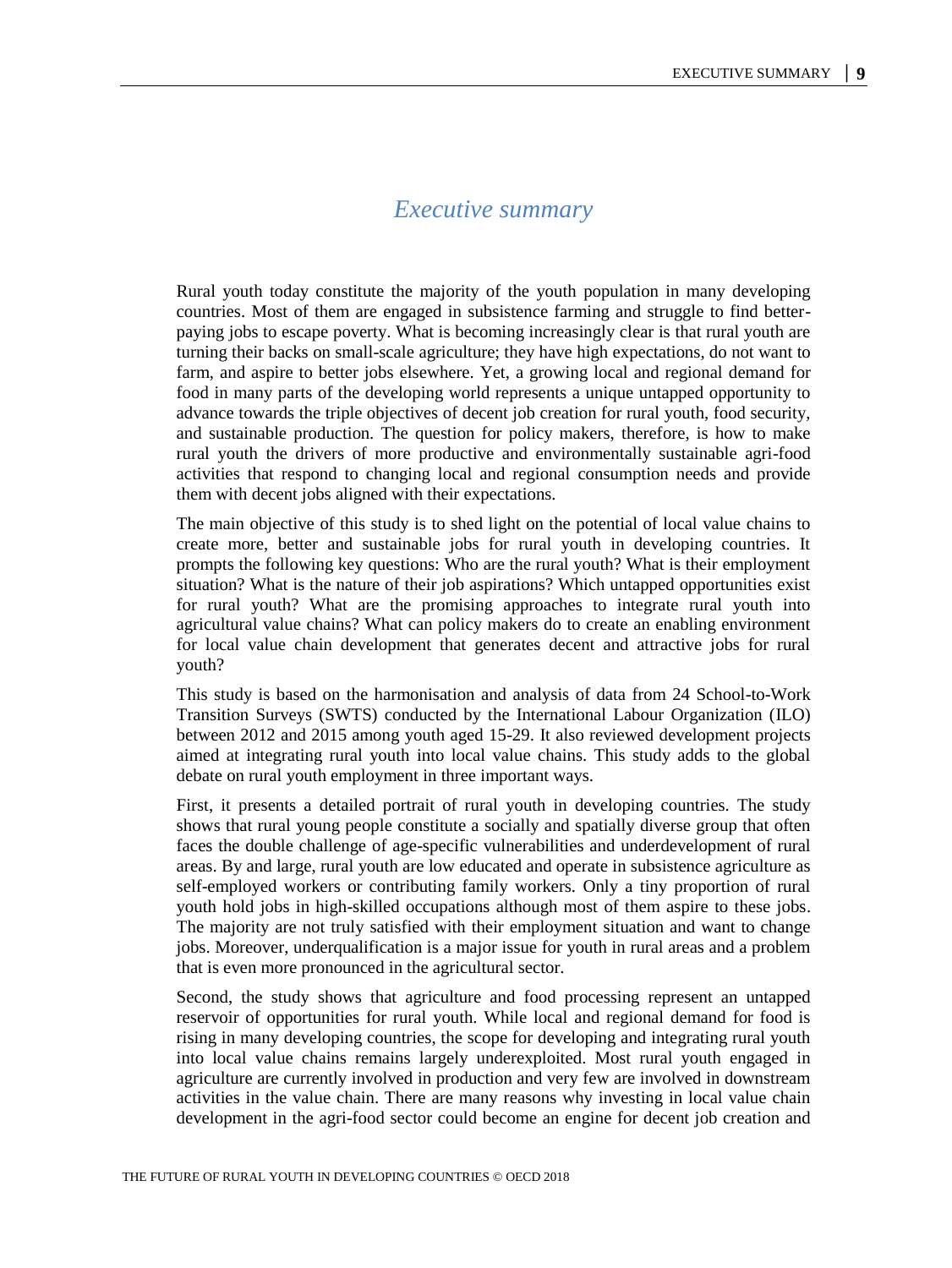food security. For one thing, local food processing is compatible with the relatively low level of skills possessed by rural youth, and is more likely to remain located in small towns and rural areas to ensure proximity to the production source. Additionally, it can create strong forward and backward linkages with other food and non-food system activities, paving the way for a virtuous cycle of territorial development.

Third, the study proposes a policy vision to harness the potential of rural youth through vibrant, sustainable and inclusive domestic food systems anchored in local value chains. Developing countries can make this happen, but decisions and actions need to be taken today. The following policy priorities have been identified to create the enabling environment:

- promoting local value chains as an engine for decent job creation and food security
- linking rural and urban development using a territorial approach
- adopting a comprehensive approach to rural development to develop regional advantages
- exploiting the opportunities in regional and international markets
- investing in agriculture and rural infrastructure
- greening and diversifying rural economies
- applying social and environmental safeguards
- raising the voices of rural youth in policy dialogue
- providing skills development and second-chance programmes for rural youth.